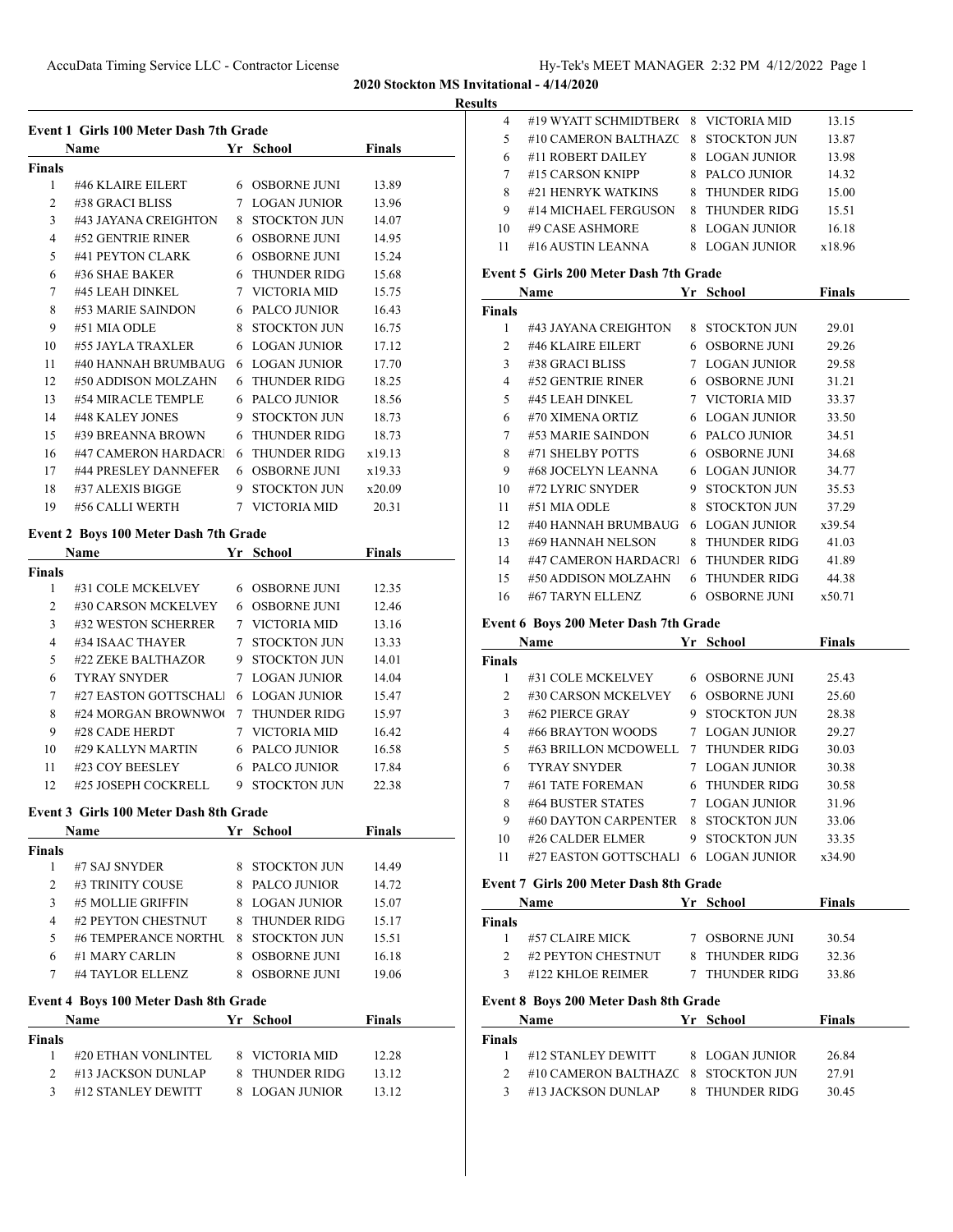AccuData Timing Service LLC - Contractor License Hy-Tek's MEET MANAGER 2:32 PM 4/12/2022 Page 2

**2020 Stockton MS Invitational - 4/14/2020**

**Results**

|                 | <u>In School</u><br>Name                     |                       | Finals        |
|-----------------|----------------------------------------------|-----------------------|---------------|
| $\overline{4}$  | #58 ZACH HERDT                               | 8 VICTORIA MID        | 31.31         |
|                 | 5 #14 MICHAEL FERGUSON 8 THUNDER RIDG        |                       | 32.31         |
|                 |                                              |                       |               |
|                 | Event 9 Girls 400 Meter Dash 7th Grade       |                       |               |
|                 | <b>School Finals</b><br><b>Name</b>          |                       |               |
| <b>Finals</b>   |                                              |                       |               |
| 1               | #70 XIMENA ORTIZ                             | 6 LOGAN JUNIOR        | 1:22.39       |
| 2               | #79 KINSLEY SCHULTZE 6 OSBORNE JUNI          |                       | 1:23.60       |
| $\mathbf{3}$    | #78 JADA MARTIN                              | 9 STOCKTON JUN        | 1:30.56       |
| $\overline{4}$  | #68 JOCELYN LEANNA                           | <b>6 LOGAN JUNIOR</b> | 1:34.07       |
| 5               | #77 KAYLA LAROSH                             | 6 OSBORNE JUNI        | 1:35.11       |
|                 | Event 10 Boys 400 Meter Dash 7th Grade       |                       |               |
|                 | Name Yr School                               |                       | <b>Finals</b> |
| <b>Finals</b>   |                                              |                       |               |
| $\mathbf{1}$    | #31 COLE MCKELVEY 6 OSBORNE JUNI             |                       | 58.63         |
| $\overline{2}$  | #66 BRAYTON WOODS 7 LOGAN JUNIOR             |                       | 1:03.09       |
| $\overline{3}$  | #80 PORTER CHOATE                            | 7 OSBORNE JUNI        | 1:05.19       |
| $\overline{4}$  | #82 TADEN GOTTSCHALK 7 LOGAN JUNIOR          |                       | 1:07.19       |
| 5               | #33 RASJAD STAFFORD                          | 6 THUNDER RIDG        | 1:08.87       |
| 6               | #64 BUSTER STATES                            | 7 LOGAN JUNIOR        | 1:12.09       |
| $7\overline{ }$ | #84 VINCE THAYER                             | 9 STOCKTON JUN        | 1:13.81       |
| 8               | #83 KOLT KULHMANN 6 STOCKTON JUN             |                       | 1:18.46       |
| 9               | #81 TITUS FERGUSON                           | 9 STOCKTON JUN        | 1:18.78       |
|                 |                                              |                       |               |
|                 | Event 11 Girls 400 Meter Dash 8th Grade      |                       |               |
|                 | <u><b>School</b></u> School<br>Name          |                       | <b>Finals</b> |
| <b>Finals</b>   |                                              |                       |               |
| $\mathbf{1}$    | #76 ASHLYN SCHULTZE 8 OSBORNE JUNI           |                       | 1:10.39       |
| $\mathbf{2}$    | #75 LEAVIE RINER                             | 8 OSBORNE JUNI        | 1:10.59       |
|                 | 3 #74 BRINLY LICHTER 8 VICTORIA MID          |                       | 1:11.98       |
|                 | Event 12 Boys 400 Meter Dash 8th Grade       |                       |               |
|                 | Name Yr School Finals                        |                       |               |
|                 |                                              |                       |               |
| <b>Finals</b>   | 1 #20 ETHAN VONLINTEL 8 VICTORIA MID 1:02.80 |                       |               |
|                 | 2 #73 CHANCE ROENE 8 STOCKTON JUN            |                       | 1:07.76       |
|                 |                                              |                       |               |
|                 | Event 13 Girls 800 Meter Run 7th Grade       |                       |               |
|                 | Name                                         | Yr School             | <b>Finals</b> |
| <b>Finals</b>   |                                              |                       |               |
| 1               | #86 LEANKA VANDERLINI 7 THUNDER RIDG         |                       | 3:28.61       |
|                 | Event 14 Boys 800 Meter Run 7th Grade        |                       |               |
|                 | Name                                         | Yr School             | <b>Finals</b> |
| <b>Finals</b>   |                                              |                       |               |
| $\mathbf{1}$    | #87 SAM BAKER                                | 7 THUNDER RIDG        | 3:01.45       |
|                 | 2 #88 HADEN HAHN                             | 8 STOCKTON JUN        | 3:08.75       |
|                 | 3 #83 KOLT KULHMANN 6 STOCKTON JUN           |                       | 3:40.62       |
|                 |                                              |                       |               |
|                 | Event 15 Girls 800 Meter Run 8th Grade       |                       |               |
|                 | Name                                         | Yr School             | <b>Finals</b> |
|                 |                                              |                       |               |
| <b>Finals</b>   | #90 RYAH BERTUCCELLI 8 OSBORNE JUNI          |                       | 2:56.50       |
| 1               |                                              |                       |               |
|                 | 2 #93 GEORGIA LIX                            | 7 OSBORNE JUNI        | 2:58.43       |

| uns            |                                                                                                                                                                                              |                |               |  |
|----------------|----------------------------------------------------------------------------------------------------------------------------------------------------------------------------------------------|----------------|---------------|--|
| $4 \quad$      | #91 EMMA DINKEL                                                                                                                                                                              | 8 VICTORIA MID | 3:02.72       |  |
| 5              | #95 CAROLINA NORTHUP 8 STOCKTON JUN                                                                                                                                                          |                | 3:19.03       |  |
|                | $6$ #92 CHEYENNE HOETING $\,$ 8 $\,$ STOCKTON JUN                                                                                                                                            |                | 3:23.70       |  |
|                | 7 #89 HAILEY ANDERSON 8 VICTORIA MID                                                                                                                                                         |                | 3:24.87       |  |
|                |                                                                                                                                                                                              |                |               |  |
|                | Event 16 Boys 800 Meter Run 8th Grade                                                                                                                                                        |                |               |  |
|                | <b>Same School Einals</b> School Finals                                                                                                                                                      |                |               |  |
| Finals         | 1 #19 WYATT SCHMIDTBER( 8 VICTORIA MID 2:58.48                                                                                                                                               |                |               |  |
|                | Event 17 Girls 1600 Meter Run 7th Grade                                                                                                                                                      |                |               |  |
|                | Name Yr School Finals                                                                                                                                                                        |                |               |  |
| <b>Finals</b>  |                                                                                                                                                                                              |                |               |  |
|                | 1 #99 CAMRUN TAYLOR 6 OSBORNE JUNI 6:48.03                                                                                                                                                   |                |               |  |
|                | 2 #69 HANNAH NELSON 8 THUNDER RIDG                                                                                                                                                           |                | 6:57.61       |  |
| 3 <sup>7</sup> | #86 LEANKA VANDERLINI 7 THUNDER RIDG 7:05.13                                                                                                                                                 |                |               |  |
|                | 4 #85 CHRISTINE JURGENS 7 STOCKTON JUN                                                                                                                                                       |                | 9:19.25       |  |
|                |                                                                                                                                                                                              |                |               |  |
|                | Event 18 Boys 1600 Meter Run 7th Grade                                                                                                                                                       |                |               |  |
|                | <b>Name School Property Property Property Property Property Property Property Property Property Property Property Property Property Property Property Property Property Property Propert</b> |                |               |  |
| <b>Finals</b>  |                                                                                                                                                                                              |                |               |  |
|                | 1 #88 HADEN HAHN 8 STOCKTON JUN 6:30.94                                                                                                                                                      |                |               |  |
|                | 2 #97 MASON MAUCH 7 VICTORIA MID 7:04.76                                                                                                                                                     |                |               |  |
|                | Event 19 Girls 1600 Meter Run 8th Grade                                                                                                                                                      |                |               |  |
|                | <b>Solution School Example 3 Assume School Example 3 Assume School Example 3 Assume School Example 3 Assume School</b>                                                                       |                |               |  |
| Finals         |                                                                                                                                                                                              |                |               |  |
|                | 1 #93 GEORGIA LIX 7 OSBORNE JUNI 6:35.35                                                                                                                                                     |                |               |  |
|                | 2 #98 CAIDYN DINKEL 8 VICTORIA MID                                                                                                                                                           |                | 7:30.99       |  |
|                |                                                                                                                                                                                              |                |               |  |
|                | Event 20 Boys 1600 Meter Run 8th Grade                                                                                                                                                       |                |               |  |
|                | Name Yr School Finals                                                                                                                                                                        |                |               |  |
| <b>Finals</b>  |                                                                                                                                                                                              |                |               |  |
|                | 1 #96 KAIDEN SCHULTZE 8 OSBORNE JUNI 6:59.03                                                                                                                                                 |                |               |  |
|                | Event 21 Girls 3200 Meter Run 7th Grade                                                                                                                                                      |                |               |  |
|                | <b>Name School Einals</b>                                                                                                                                                                    |                |               |  |
| Finals         |                                                                                                                                                                                              |                |               |  |
|                | 1 #100 ABBY RIGNEY 7 OSBORNE JUNI 16:23.75                                                                                                                                                   |                |               |  |
|                |                                                                                                                                                                                              |                |               |  |
|                | Event 22 Boys 3200 Meter Run 7th Grade                                                                                                                                                       |                |               |  |
|                | Name Yr School Finals                                                                                                                                                                        |                |               |  |
| <b>Finals</b>  |                                                                                                                                                                                              |                |               |  |
| $\mathbf{1}$   | #101 DEECON DILL 6 OSBORNE JUNI 18:26.75                                                                                                                                                     |                |               |  |
|                | Event 23 Girls 3200 Meter Run 8th Grade                                                                                                                                                      |                |               |  |
|                | Name Yr School Finals                                                                                                                                                                        |                |               |  |
| <b>Finals</b>  |                                                                                                                                                                                              |                |               |  |
| 1              | #90 RYAH BERTUCCELLI 8 OSBORNE JUNI 14:04.41                                                                                                                                                 |                |               |  |
| 2              | #92 CHEYENNE HOETING 8 STOCKTON JUN 17:28.62                                                                                                                                                 |                |               |  |
|                |                                                                                                                                                                                              |                |               |  |
|                | Event 25 Girls 100 Meter Hurdles 7th Grade                                                                                                                                                   |                |               |  |
|                | <b>School</b> School<br><b>Name</b>                                                                                                                                                          |                | <b>Finals</b> |  |
| <b>Finals</b>  |                                                                                                                                                                                              |                |               |  |
| $\mathbf{1}$   | #46 KLAIRE EILERT                                                                                                                                                                            | 6 OSBORNE JUNI | 19.22         |  |
| $\overline{2}$ | #38 GRACI BLISS                                                                                                                                                                              | 7 LOGAN JUNIOR | 19.75         |  |
| 3              | #52 GENTRIE RINER                                                                                                                                                                            | 6 OSBORNE JUNI | 21.47         |  |
|                | 4 #110 HOPE COUSE 6 PALCO JUNIOR 21.57                                                                                                                                                       |                |               |  |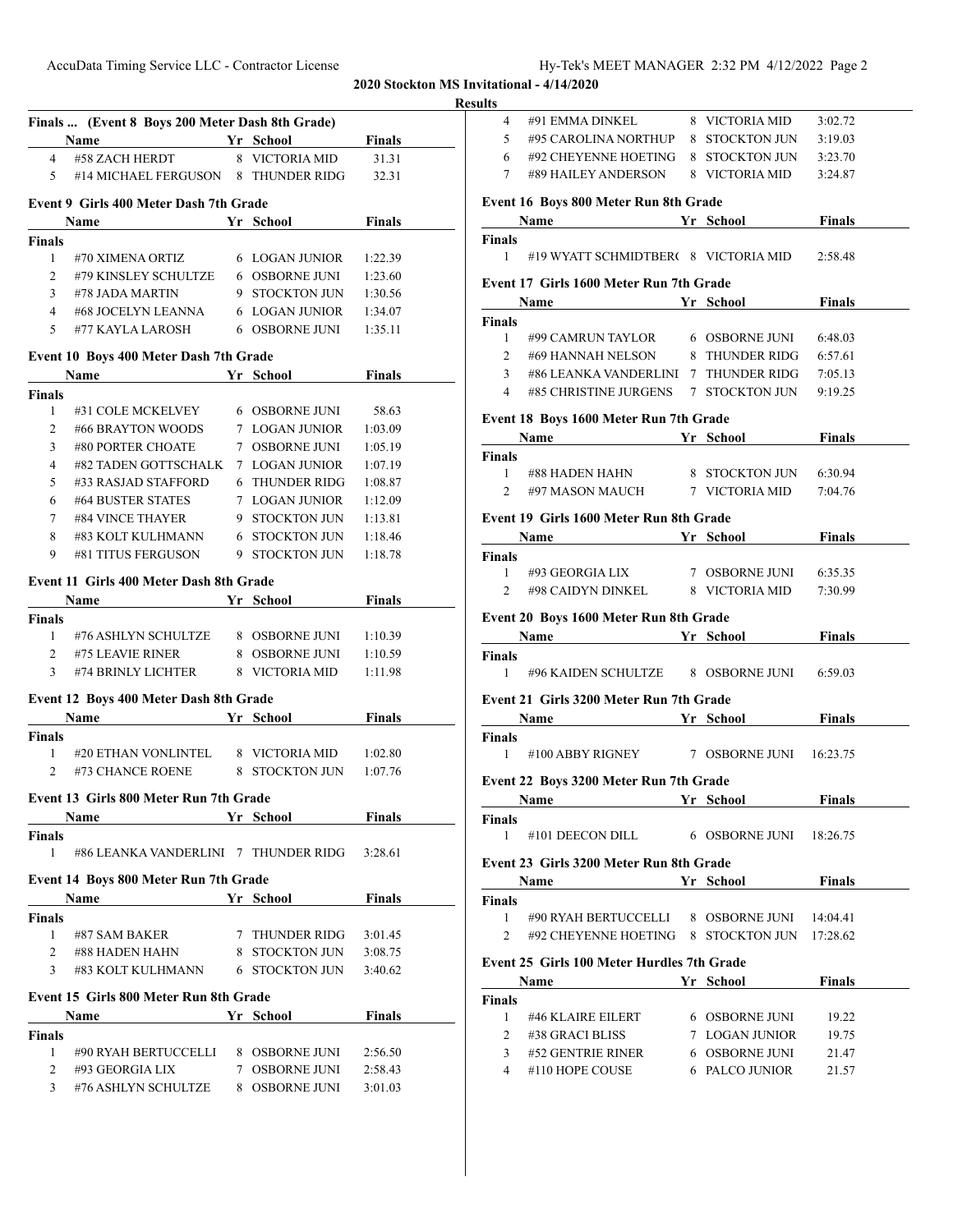#### **Results**

|                | Finals  (Event 25 Girls 100 Meter Hurdles 7th Grade) |                        |                            |
|----------------|------------------------------------------------------|------------------------|----------------------------|
|                | Name                                                 | Yr School              | <b>Finals</b>              |
| 5              | #111 KAYLEE KUHN                                     | 7 VICTORIA MID         | 21.57                      |
| 6              | #112 PIPER NOWLIN                                    | 7 VICTORIA MID         | 21.74                      |
|                | 7 #113 TEAGANN SHAMBUR 9 STOCKTON JUN                |                        | 22.05                      |
| 8              | #53 MARIE SAINDON                                    | 6 PALCO JUNIOR         | 22.62                      |
|                | Event 26 Boys 100 Meter Hurdles 7th Grade            |                        |                            |
|                | <b>Name</b>                                          | Yr School              | Finals                     |
| <b>Finals</b>  |                                                      |                        |                            |
| 1              | #106 CAMERON EARL                                    | 7 STOCKTON JUN         | 19.12                      |
| 2              | #105 COLTON ACHESON                                  | 7 PALCO JUNIOR         | 21.08                      |
| 3              | #107 CONNER ENGELKE                                  | 7 THUNDER RIDG         | 21.47                      |
| 4              | #109 CHRISTIAN SCHULTZ                               | <b>6 OSBORNE JUNI</b>  | 22.48                      |
| 5              | #23 COY BEESLEY                                      | 6 PALCO JUNIOR         | 23.95                      |
| 6              | #108 JONATHAN GRAHAM                                 | 9 STOCKTON JUN         | 31.06                      |
|                | Event 27 Girls 100 Meter Hurdles 8th Grade           |                        |                            |
|                | Name                                                 | Yr School              | <b>Finals</b>              |
| Finals         |                                                      |                        |                            |
| $\mathbf{1}$   | #76 ASHLYN SCHULTZE                                  | 8 OSBORNE JUNI         | 19.63                      |
| $\overline{2}$ | #102 TIANNA LUTTERS                                  | 8 OSBORNE JUNI         | 20.54                      |
| 3              | #104 MYAH YOUNGER                                    | 8 VICTORIA MID         | 21.80                      |
| 4              | #103 ARIEL SAGER                                     | 8 STOCKTON JUN         | 21.81                      |
|                | <b>Event 28 Boys 100 Meter Hurdles 8th Grade</b>     |                        |                            |
|                | Name Yr School                                       |                        | <b>Finals</b>              |
| <b>Finals</b>  |                                                      |                        |                            |
| 1              | #96 KAIDEN SCHULTZE 8 OSBORNE JUNI                   |                        | 18.96                      |
|                | Event 29 Girls 4x100 Meter Relay 7th Grade           |                        |                            |
|                | Team                                                 | Relay                  | <b>Finals</b>              |
| <b>Finals</b>  |                                                      |                        |                            |
| 1              | STOCKTON JUNIOR HIGH                                 | A                      | 59.99                      |
|                | 1) #131 CAMILLE LOWRY 7                              |                        | 2) #113 TEAGANN SHAMBURG   |
|                | 3) #135 REESE TAYLOR 7                               |                        | 4) #43 JAYANA CREIGHTON 8  |
| 2              | <b>VICTORIA MID</b>                                  | A                      | 1:06.57                    |
|                | 1) #45 LEAH DINKEL 7                                 | 2) #112 PIPER NOWLIN 7 |                            |
|                | 3) #134 ELLIE STOFFEL 7                              |                        | 4) #136 ASHTYN WASHBURN 7  |
| 3              | <b>LOGAN JUNIOR HIGH</b>                             | A                      | 1:09.24                    |
|                | 1) #130 CORA ASHMORE 7                               |                        | 2) #40 HANNAH BRUMBAUGH    |
|                | 3) #49 LILLIAN KARLIN 6                              | 4) #55 JAYLA TRAXLER 6 |                            |
| 4              | <b>THUNDER RIDG</b>                                  | А                      | 1:10.87                    |
|                | 1) #39 BREANNA BROWN 6                               |                        | 2) #133 ALANNA SCHROETER 7 |
|                | 3) #121 KAYDENCE DODDS 7                             |                        | 4) #47 CAMERON HARDACRE 6  |
| 5              | <b>OSBORNE JUNIOR HIGH</b>                           | А                      | 1:19.52                    |
|                | 1) #44 PRESLEY DANNEFER 6                            | 2) #67 TARYN ELLENZ 6  |                            |
|                | 3) #132 OLIVIA MANS 6                                | 4) #71 SHELBY POTTS 6  |                            |
|                | Event 30 Boys 4x100 Meter Relay 7th Grade            |                        |                            |
|                | Team                                                 | Relay                  | <b>Finals</b>              |
| <b>Finals</b>  |                                                      |                        |                            |
| 1              | STOCKTON JUNIOR HIGH                                 | A                      | 55.33                      |
|                | 1) #106 CAMERON EARL 7                               | 2) #62 PIERCE GRAY 9   |                            |
|                | 3) #22 ZEKE BALTHAZOR 9                              | 4) #34 ISAAC THAYER 7  |                            |
| 2              | LOGAN JUNIOR HIGH                                    | А                      | 55.62                      |
|                | 1) TYRAY SNYDER 7                                    | 2) COLLIN SPARKS 7     |                            |
|                | 3) #82 TADEN GOTTSCHALK 7                            | 4) #66 BRAYTON WOODS 7 |                            |

| THUNDER RIDG             | А | 1:00.60                   |  |
|--------------------------|---|---------------------------|--|
| 1) #128 DECLAN TWEEDY 7  |   | 2) #87 SAM BAKER 7        |  |
| 3) #65 KONNER WAGENBLAST |   | 4) #107 CONNER ENGELKE 7  |  |
| VICTORIA MID             | А | 1:01.57                   |  |
| 1) #97 MASON MAUCH 7     |   | 2) #127 DERRIUS MASON 7   |  |
| 3) #28 CADE HERDT 7      |   | 4) #32 WESTON SCHERRER 7  |  |
| OSBORNE JUNIOR HIGH      | А | 1:08.75                   |  |
| 1) #125 JOSH CHOATE 6    |   | 2) #126 DAWSON CLARKE 7   |  |
| 3) #101 DEECON DILL 6    |   | 4) #129 PRESTON WAGONER 6 |  |
|                          |   |                           |  |

# **Event 31 Girls 4x100 Meter Relay 8th Grade**

|               | <b>Team</b>                | Relav | <b>Finals</b>              |
|---------------|----------------------------|-------|----------------------------|
| <b>Finals</b> |                            |       |                            |
| 1             | STOCKTON JUNIOR HIGH       | A     | 58.47                      |
|               | 1) #7 SAJ SNYDER 8         |       | 2) #6 TEMPERANCE NORTHUP { |
|               | 3) #120 CAYDANCE CARTER 8  |       | 4) #119 BALEIGH BALTHAZOR  |
| $\mathcal{D}$ | THUNDER RIDG               | A     | 1:01.43                    |
|               | 1) #2 PEYTON CHESTNUT 8    |       | 2) #121 KAYDENCE DODDS 7   |
|               | 3) #122 KHLOE REIMER 7     |       | 4) #36 SHAE BAKER 6        |
| 3             | VICTORIA MID               | A     | 1:02.67                    |
|               | 1) #89 HAILEY ANDERSON 8   |       | 2) #98 CAIDYN DINKEL 8     |
|               | 3) #124 JAMESON TOON 8     |       | 4) #123 EMMA SCHMIDTBERGE  |
| 4             | <b>OSBORNE JUNIOR HIGH</b> | A     | 1:06.63                    |
|               | 1) #93 GEORGIA LIX 7       |       | 2) #4 TAYLOR ELLENZ 8      |
|               | 3) #1 MARY CARLIN 8        |       | 4) #114 ANNIE KENDIG 8     |

#### **Event 32 Boys 4x100 Meter Relay 8th Grade**

|               | <b>Team</b>               | Relay | <b>Finals</b>              |
|---------------|---------------------------|-------|----------------------------|
| <b>Finals</b> |                           |       |                            |
|               | THUNDER RIDG              | А     | 57.07                      |
|               | 1) #14 MICHAEL FERGUSON 8 |       | 2) #13 JACKSON DUNLAP 8    |
|               | 3) #117 EVAN SLAVIK 8     |       | 4) #21 HENRYK WATKINS 8    |
|               | VICTORIA MID              | А     | 57.50                      |
|               | 1) #59 WESLEY SANDER 8    |       | 2) #115 KYLE HUSER 8       |
|               | 3) #118 SAM WINDHOLZ 8    |       | 4) #116 CODY SCHMIDTBERGEI |

# **Event 33 Girls 4x200 Meter Relay 7th Grade**

|               | <b>Team</b>                 | Relav | <b>Finals</b>            |
|---------------|-----------------------------|-------|--------------------------|
| <b>Finals</b> |                             |       |                          |
|               | <b>THUNDER RIDG</b>         | A     | 2:25.91                  |
|               | 1) #140 JASMINE FERGUSON 7  |       | 2) #121 KAYDENCE DODDS 7 |
|               | 3) #86 LEANKA VANDERLINDE   |       | 4) #69 HANNAH NELSON 8   |
| $\mathcal{D}$ | <b>OSBORNE JUNIOR HIGH</b>  | A     | 2:28.26                  |
|               | 1) #142 LEXI GOHEEN 6       |       | 2) #77 KAYLA LAROSH 6    |
|               | 3) #79 KINSLEY SCHULTZE 6   |       | 4) #144 REAGAN LAUBER 6  |
| 3             | <b>STOCKTON JUNIOR HIGH</b> | A     | 2:36.13                  |
|               | 1) #78 JADA MARTIN 9        |       | 2) #143 AIDYEN KERR 9    |
|               | 3) #141 MEREDITH GASPER 9   |       | 4) #72 LYRIC SNYDER 9    |
|               |                             |       |                          |

# **Event 34 Boys 4x200 Meter Relay 7th Grade**

| Relay<br>Team                                        | <b>Finals</b> |
|------------------------------------------------------|---------------|
| Finals                                               |               |
| THUNDER RIDG<br>А                                    | 2:01.55       |
| 2) #63 BRILLON MCDOWELL 7<br>1) #61 TATE FOREMAN 6   |               |
| 4) #107 CONNER ENGELKE 7<br>3) #65 KONNER WAGENBLAST |               |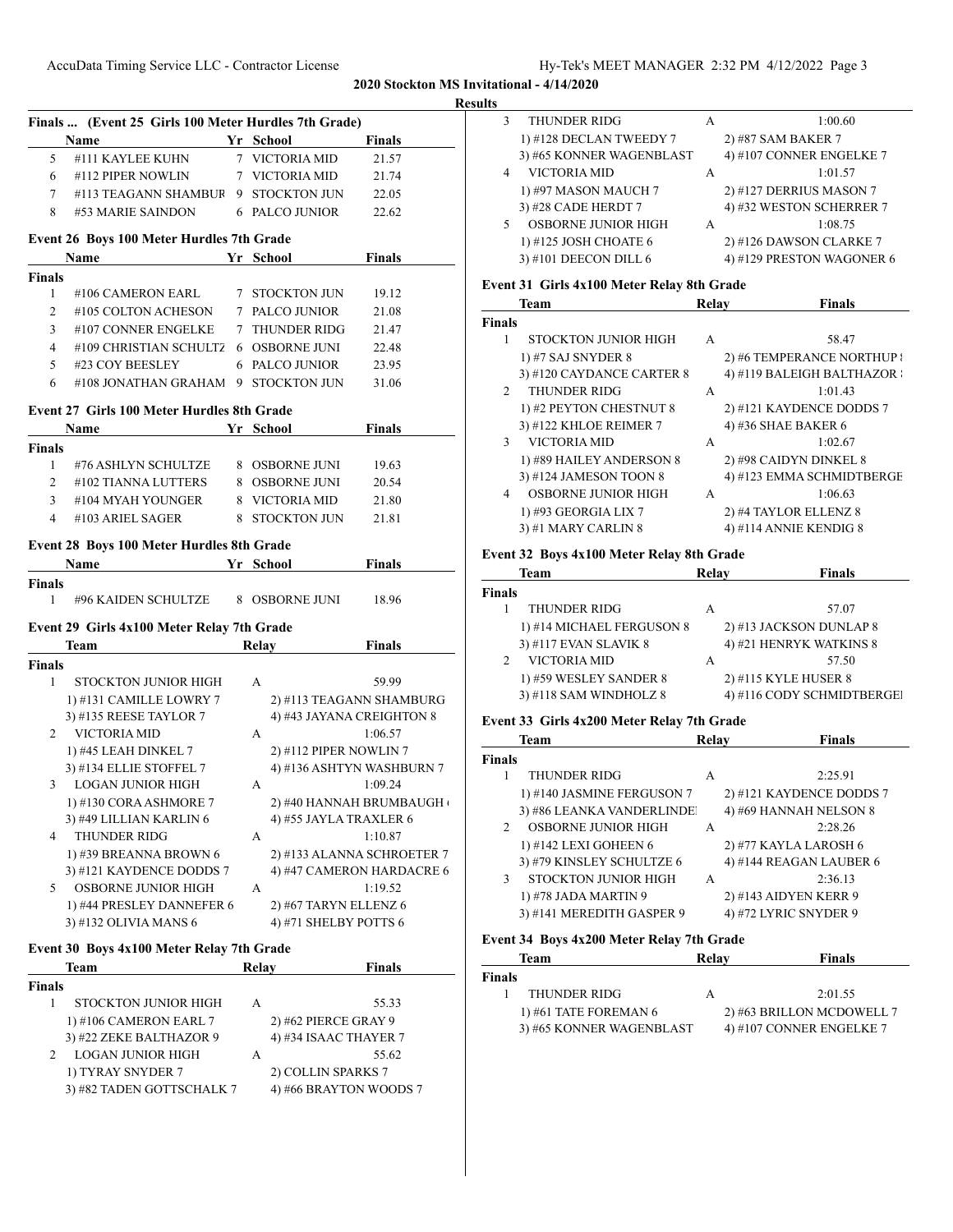| Team<br>STOCKTON JUNIOR HIGH<br>1) #106 CAMERON EARL 7<br>3) #60 DAYTON CARPENTER 8<br>OSBORNE JUNIOR HIGH<br>1) #80 PORTER CHOATE 7 | Relay<br>A                                                                                                                   | <b>Finals</b><br>2:04.87<br>2) #138 JACE KESLER 7 |
|--------------------------------------------------------------------------------------------------------------------------------------|------------------------------------------------------------------------------------------------------------------------------|---------------------------------------------------|
|                                                                                                                                      |                                                                                                                              |                                                   |
|                                                                                                                                      |                                                                                                                              |                                                   |
|                                                                                                                                      |                                                                                                                              |                                                   |
|                                                                                                                                      |                                                                                                                              | 4) #62 PIERCE GRAY 9                              |
|                                                                                                                                      | A                                                                                                                            | 2:17.16                                           |
|                                                                                                                                      |                                                                                                                              | 2) #109 CHRISTIAN SCHULTZE                        |
| 3) #139 HUNTER SEIFRIED 6                                                                                                            |                                                                                                                              | 4) #101 DEECON DILL 6                             |
|                                                                                                                                      |                                                                                                                              |                                                   |
| Event 35 Girls 4x200 Meter Relay 8th Grade<br>Team                                                                                   | Relav                                                                                                                        | <b>Finals</b>                                     |
|                                                                                                                                      |                                                                                                                              |                                                   |
| <b>OSBORNE JUNIOR HIGH</b>                                                                                                           | A                                                                                                                            | 2:12.13                                           |
| 1) #90 RYAH BERTUCCELLI 8                                                                                                            |                                                                                                                              | 2) #114 ANNIE KENDIG 8                            |
|                                                                                                                                      |                                                                                                                              |                                                   |
| 3) #147 LEAH MCKELVEY 7                                                                                                              |                                                                                                                              | 4) #102 TIANNA LUTTERS 8                          |
| <b>THUNDER RIDG</b>                                                                                                                  | A                                                                                                                            | 2:14.99                                           |
| 1) #2 PEYTON CHESTNUT 8                                                                                                              |                                                                                                                              | 2) #146 KEARA DODDS 8                             |
| 3) #122 KHLOE REIMER 7                                                                                                               |                                                                                                                              | 4) #148 LEXI RUST 6                               |
| <b>VICTORIA MID</b>                                                                                                                  | А                                                                                                                            | 2:22.08                                           |
| Event 36 Boys 4x200 Meter Relay 8th Grade                                                                                            |                                                                                                                              |                                                   |
| <b>Team</b>                                                                                                                          | Relay                                                                                                                        | <b>Finals</b>                                     |
|                                                                                                                                      |                                                                                                                              |                                                   |
| <b>THUNDER RIDG</b>                                                                                                                  | A                                                                                                                            | 2:01.14                                           |
| 1) #13 JACKSON DUNLAP 8                                                                                                              |                                                                                                                              | 2) #14 MICHAEL FERGUSON 8                         |
| 3) #117 EVAN SLAVIK 8                                                                                                                |                                                                                                                              | 4) #21 HENRYK WATKINS 8                           |
| VICTORIA MID                                                                                                                         | A                                                                                                                            | 2:03.80                                           |
| 1) #59 WESLEY SANDER 8                                                                                                               |                                                                                                                              | 2) #58 ZACH HERDT 8                               |
| 3) #137 WILL SCHMEIDLER 8                                                                                                            |                                                                                                                              | 4) #118 SAM WINDHOLZ 8                            |
|                                                                                                                                      |                                                                                                                              |                                                   |
| Event 37 Girls 4x400 Meter Relay 7th Grade                                                                                           |                                                                                                                              |                                                   |
| Team                                                                                                                                 | Relay                                                                                                                        | <b>Finals</b>                                     |
|                                                                                                                                      |                                                                                                                              |                                                   |
| <b>OSBORNE JUNIOR HIGH</b>                                                                                                           | A                                                                                                                            | 5:12.78                                           |
| 1) #41 PEYTON CLARK 6                                                                                                                |                                                                                                                              | 2) #77 KAYLA LAROSH 6                             |
| 3) #52 GENTRIE RINER 6                                                                                                               |                                                                                                                              | 4) #99 CAMRUN TAYLOR 6                            |
| VICTORIA MID                                                                                                                         | A                                                                                                                            | 5:46.95                                           |
| 1) #45 LEAH DINKEL 7                                                                                                                 |                                                                                                                              | 2) #112 PIPER NOWLIN 7                            |
| 3) #136 ASHTYN WASHBURN 7                                                                                                            |                                                                                                                              | 4) #111 KAYLEE KUHN 7                             |
|                                                                                                                                      |                                                                                                                              |                                                   |
| Event 38 Boys 4x400 Meter Relay 7th Grade<br>Team                                                                                    | Relay                                                                                                                        | <b>Finals</b>                                     |
|                                                                                                                                      |                                                                                                                              |                                                   |
| OSBORNE JUNIOR HIGH                                                                                                                  | A                                                                                                                            | 4:51.84                                           |
|                                                                                                                                      |                                                                                                                              | 2) #35 CHAZ WAGONER 7                             |
|                                                                                                                                      |                                                                                                                              | 4) #109 CHRISTIAN SCHULTZE                        |
|                                                                                                                                      |                                                                                                                              |                                                   |
|                                                                                                                                      |                                                                                                                              | 5:11.78                                           |
|                                                                                                                                      |                                                                                                                              | 2) #138 JACE KESLER 7                             |
|                                                                                                                                      |                                                                                                                              | 4) #60 DAYTON CARPENTER 8                         |
|                                                                                                                                      | A                                                                                                                            | 5:20.48                                           |
| <b>THUNDER RIDG</b>                                                                                                                  |                                                                                                                              | 2) #24 MORGAN BROWNWOOD                           |
| 1) #150 MASON BAKER 10                                                                                                               |                                                                                                                              | 4) #151 KALEB WAGANBLAST 1                        |
|                                                                                                                                      | 1) #80 PORTER CHOATE 7<br>3) #31 COLE MCKELVEY 6<br>STOCKTON JUNIOR HIGH<br>1) #84 VINCE THAYER 9<br>3) #22 ZEKE BALTHAZOR 9 | А<br>3) #33 RASJAD STAFFORD 6                     |

|                | Event 39 Girls 4x400 Meter Relay 8th Grade        |    |                        |               |
|----------------|---------------------------------------------------|----|------------------------|---------------|
|                | <b>Team</b>                                       |    | Relay                  | <b>Finals</b> |
| Finals         |                                                   |    |                        |               |
| 1              | VICTORIA MID                                      |    | A                      | 4:54.90       |
|                | 1) #74 BRINLY LICHTER 8                           |    | 2) #98 CAIDYN DINKEL 8 |               |
|                | 3) #89 HAILEY ANDERSON 8                          |    | 4) #91 EMMA DINKEL 8   |               |
| 2              | OSBORNE JUNIOR HIGH                               |    | A                      | 4:58.16       |
|                | 1) #90 RYAH BERTUCCELLI 8                         |    | 2) #93 GEORGIA LIX 7   |               |
|                | 3) #57 CLAIRE MICK 7                              |    | 4) #1 MARY CARLIN 8    |               |
|                | <b>Event 41 Girls 200 Meter Hurdles 7th Grade</b> |    |                        |               |
|                | Name<br><b>School</b> School                      |    |                        | Finals        |
| Finals         |                                                   |    |                        |               |
| 1              | #41 PEYTON CLARK                                  |    | 6 OSBORNE JUNI         | 36.62         |
|                | 2 #99 CAMRUN TAYLOR 6 OSBORNE JUNI                |    |                        | 37.72         |
|                | 3 #112 PIPER NOWLIN                               |    | 7 VICTORIA MID         | 38.88         |
|                | 4 #113 TEAGANN SHAMBUR   9 STOCKTON JUN           |    |                        | 40.50         |
|                | 5 #53 MARIE SAINDON 6 PALCO JUNIOR                |    |                        | 42.60         |
|                |                                                   |    |                        |               |
|                | <b>Event 42 Boys 200 Meter Hurdles 7th Grade</b>  |    |                        |               |
|                | Name                                              |    | Yr School              | Finals        |
| Finals         |                                                   |    |                        |               |
|                | 1 #109 CHRISTIAN SCHULTZ 6 OSBORNE JUNI           |    |                        | 39.69         |
|                | 2 #27 EASTON GOTTSCHALl 6 LOGAN JUNIOR            |    |                        | 41.56         |
|                | 3 #108 JONATHAN GRAHAM 9 STOCKTON JUN             |    |                        | 41.72         |
|                | Event 43 Girls 200 Meter Hurdles 8th Grade        |    |                        |               |
|                | Name Yr School                                    |    |                        | Finals        |
| Finals         |                                                   |    |                        |               |
|                | 1 #57 CLAIRE MICK 7 OSBORNE JUNI                  |    |                        | 34.15         |
|                | 2 #5 MOLLIE GRIFFIN 8 LOGAN JUNIOR                |    |                        | 36.22         |
|                | 3 #102 TIANNA LUTTERS 8 OSBORNE JUNI              |    |                        | 37.14         |
|                | 4 #103 ARIEL SAGER                                |    | 8 STOCKTON JUN         | 40.02         |
| 5              | #114 ANNIE KENDIG                                 |    | 8 OSBORNE JUNI         | 42.15         |
|                |                                                   |    |                        |               |
|                | Event 44 Boys 200 Meter Hurdles 8th Grade         |    |                        |               |
|                | Name Yr School                                    |    |                        | Finals        |
| Finals         |                                                   |    |                        |               |
| 1              | #96 KAIDEN SCHULTZE 8 OSBORNE JUNI                |    |                        | 30.87         |
|                | Event 101 Girls Shot Put 7th Grade                |    |                        |               |
|                | <b>Name</b>                                       | Yr | School                 | <b>Finals</b> |
| Finals         |                                                   |    |                        |               |
| 1              | #166 BREYER DELIMONT                              | 7  | <b>LOGAN JUNIOR</b>    | 30-06.50      |
| $\overline{c}$ | #134 ELLIE STOFFEL                                | 7  | VICTORIA MID           | 28-04.50      |
| 3              | #169 EMMA TRAXLER                                 | 7  | <b>LOGAN JUNIOR</b>    | 26-00.00      |
|                |                                                   |    |                        |               |
| 4              | #130 CORA ASHMORE                                 | 7  | <b>LOGAN JUNIOR</b>    | 24-06.00      |
| 5              | #170 SHAE YOHON                                   | 8  | STOCKTON JUN           | 23-04.00      |
| 6              | #140 JASMINE FERGUSON                             | 7  | THUNDER RIDG           | 23-01.00      |
| 7              | #110 HOPE COUSE                                   | 6  | PALCO JUNIOR           | 20-02.00      |
| 8              | #132 OLIVIA MANS                                  | 6  | <b>OSBORNE JUNI</b>    | 17-10.50      |
| 9              | #71 SHELBY POTTS                                  | 6  | <b>OSBORNE JUNI</b>    | 16-06.00      |
| 10             | #155 MAGGIE GOSSELIN                              | 6  | PALCO JUNIOR           | 16-05.50      |
| 11             | #37 ALEXIS BIGGE                                  | 9  | <b>STOCKTON JUN</b>    | 16-02.00      |

12 #133 ALANNA SCHROETEI 7 THUNDER RIDG 15-00.00 13 #167 SADIE JACOBS 6 OSBORNE JUNI 9-05.00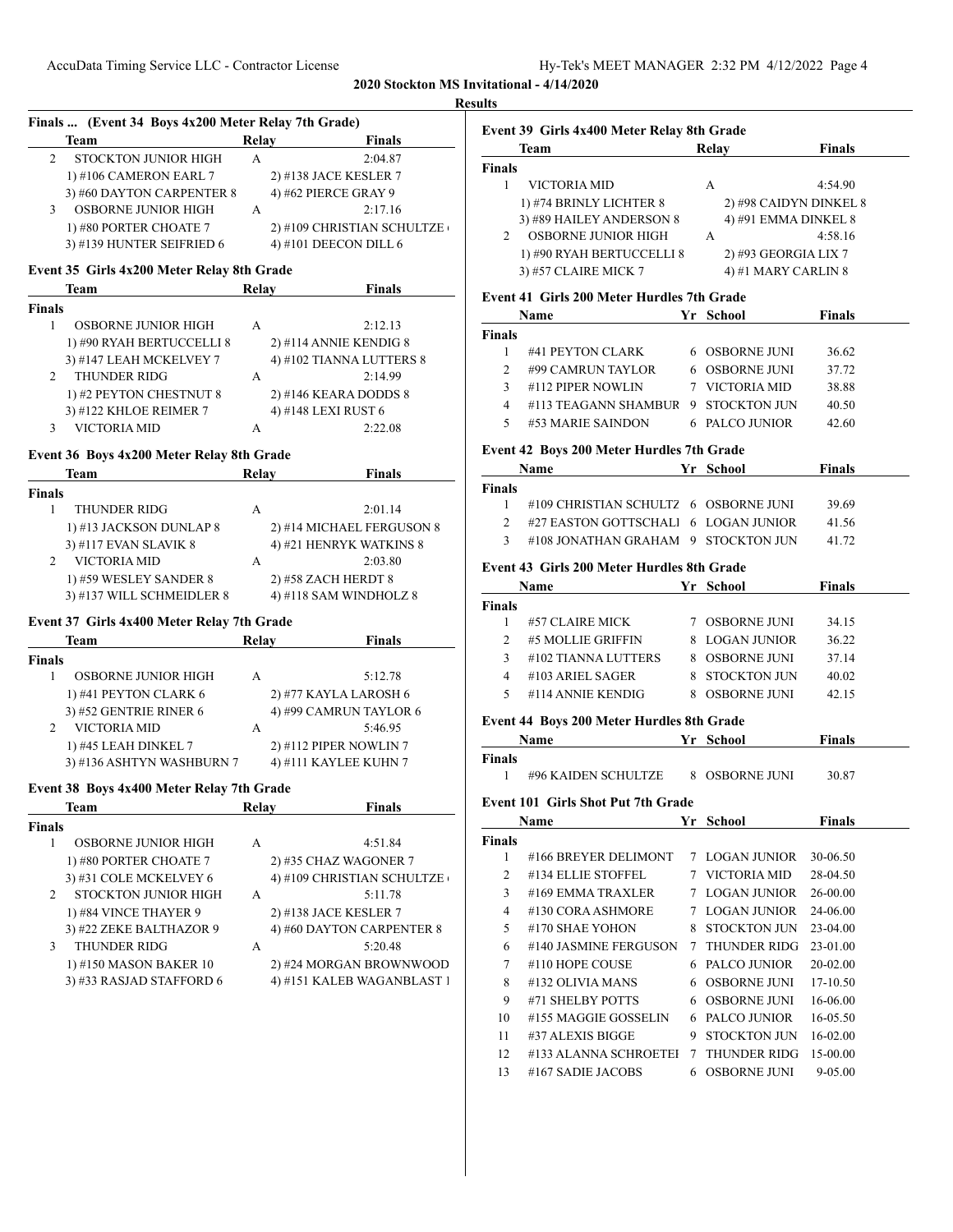**<u>esults</u>** 

|        |                                               |    |                          | AUAU DIUCKIUH ITID . | R |
|--------|-----------------------------------------------|----|--------------------------|----------------------|---|
|        | <b>Event 102 Boys Shot Put 7th Grade</b>      |    |                          |                      |   |
|        | Name                                          |    | Yr School                | Finals               |   |
| Finals |                                               |    |                          |                      |   |
| 1      | #32 WESTON SCHERRER                           |    | 7 VICTORIA MID           | 36-05.50             |   |
| 2      | #63 BRILLON MCDOWELL                          |    | 7 THUNDER RIDG           | 34-02.50             |   |
| 3      | <b>COLLIN SPARKS</b>                          |    | 7 LOGAN JUNIOR           | 29-04.75             |   |
| 4      | #161 BRENNAN COUNTER                          |    | 6 LOGAN JUNIOR           | 28-11.75             |   |
| 5      | #127 DERRIUS MASON                            |    | 7 VICTORIA MID           | 26-07.75             |   |
| 6      | #128 DECLAN TWEEDY                            |    | 7 THUNDER RIDG           | 23-00.50             |   |
| 7      | <b>DALTON ARD</b>                             |    | 7 STOCKTON JUN           | 22-02.50             |   |
| 8      | #126 DAWSON CLARKE                            |    | 7 OSBORNE JUNI           | 22-00.75             |   |
| 9      | #29 KALLYN MARTIN                             |    | 6 PALCO JUNIOR           | 21-08.50             |   |
| 10     | #163 TANNER POST                              |    | 9 STOCKTON JUN           | 21-08.00             |   |
| 11     | #139 HUNTER SEIFRIED                          |    | 6 OSBORNE JUNI           | 21-06.50             |   |
| 12     | #24 MORGAN BROWNWO                            |    | 7 THUNDER RIDG           | 20-05.50             |   |
| 13     | #101 DEECON DILL                              |    | 6 OSBORNE JUNI           | 19-03.50             |   |
| 14     | #164 JASPER STATES                            |    | 6 LOGAN JUNIOR           | 18-01.00             |   |
| 15     | #162 TREYVIN HORN                             |    | 8 STOCKTON JUN           | 16-08.00             |   |
| 16     | #25 JOSEPH COCKRELL                           |    | 9 STOCKTON JUN x15-07.00 |                      |   |
|        |                                               |    |                          |                      |   |
|        | <b>Event 103 Girls Shot Put 8th Grade</b>     |    |                          |                      |   |
|        | Name                                          | Yr | School                   | <b>Finals</b>        |   |
| Finals |                                               |    |                          |                      |   |
| 1      | #75 LEAVIE RINER                              |    | 8 OSBORNE JUNI           | 32-07.50             |   |
| 2      | #120 CAYDANCE CARTER                          |    | 8 STOCKTON JUN           | 31-08.00             |   |
| 3      | #8 LYLAH VOSS                                 |    | 8 LOGAN JUNIOR           | 31-04.00             |   |
| 4      | #147 LEAH MCKELVEY                            |    | 7 OSBORNE JUNI           | 28-07.00             |   |
| 5      | #3 TRINITY COUSE                              |    | 8 PALCO JUNIOR           | 28-00.00             |   |
| 6      | #145 ABIGAIL BRONSON                          |    | 8 VICTORIA MID           | 26-05.00             |   |
| 7      | #157 KARLEIGH HORN                            |    | 8 STOCKTON JUN           | 24-07.00             |   |
| 8      | #124 JAMESON TOON                             |    | 8 VICTORIA MID           | 22-06.00             |   |
|        | <b>Event 104 Boys Shot Put 8th Grade</b>      |    |                          |                      |   |
|        | <b>Name</b>                                   |    | Yr School                | <b>Finals</b>        |   |
| Finals |                                               |    |                          |                      |   |
| 1      | #115 KYLE HUSER                               |    | 8 VICTORIA MID           | 39-01.50             |   |
| 2      | #20 ETHAN VONLINTEL                           |    | 8 VICTORIA MID           | 38-10.75             |   |
| 3      | #153 BRYSON BOLLIG                            | 8  | PALCO JUNIOR             | 33-06.00             |   |
| 4      | #117 EVAN SLAVIK                              | 8  | THUNDER RIDG             | 31-00.00             |   |
| 5      | #9 CASE ASHMORE                               | 8  | <b>LOGAN JUNIOR</b>      | 28-01.00             |   |
| 6      | #154 LANDYN GOSSELIN                          |    | 8 PALCO JUNIOR           | 27-09.25             |   |
| 7      | #118 SAM WINDHOLZ                             |    | 8 VICTORIA MID           | 26-11.00             |   |
| 8      | #158 GAVIN GOTTSCHALK                         | 8  | <b>LOGAN JUNIOR</b>      | 26-06.00             |   |
| 9      | #16 AUSTIN LEANNA                             | 8  | LOGAN JUNIOR             | 19-03.75             |   |
|        | <b>Event 105 Girls Discus Throw 7th Grade</b> |    |                          |                      |   |
|        | Name                                          |    | Yr School                | <b>Finals</b>        |   |
| Finals |                                               |    |                          |                      |   |
| 1      | #166 BREYER DELIMONT                          |    | 7 LOGAN JUNIOR           | 83-02.50             |   |
| 2      | #148 LEXI RUST                                |    | 6 THUNDER RIDG           | $62 - 10$            |   |
| 3      | #169 EMMA TRAXLER                             |    | 7 LOGAN JUNIOR           | 56-05                |   |
| 4      | #111 KAYLEE KUHN                              |    | 7 VICTORIA MID           | 55-09.50             |   |
| 5      | #140 JASMINE FERGUSON                         |    | 7 THUNDER RIDG           | 53-06.50             |   |
| 6      | #110 HOPE COUSE                               |    | 6 PALCO JUNIOR           | 52-02                |   |
| 7      | #134 ELLIE STOFFEL                            |    | 7 VICTORIA MID           | 51-03.50             |   |
| 8      | #130 CORA ASHMORE                             |    | 7 LOGAN JUNIOR           | 50-03.50             |   |

| 9                                             | #132 OLIVIA MANS                      |             | 6 OSBORNE JUNI          | 44-03.50      |  |
|-----------------------------------------------|---------------------------------------|-------------|-------------------------|---------------|--|
| 10                                            | #144 REAGAN LAUBER                    |             | 6 OSBORNE JUNI          | $43 - 02$     |  |
| 11                                            | #160 SKYLAR AMLONG                    | 8           | STOCKTON JUN            | $41 - 11$     |  |
| 12                                            | #133 ALANNA SCHROETEI                 | $7^{\circ}$ | <b>THUNDER RIDG</b>     | 41-07.50      |  |
| 13                                            | #142 LEXI GOHEEN                      |             | 6 OSBORNE JUNI          | $40 - 05$     |  |
| 14                                            | #155 MAGGIE GOSSELIN                  |             | 6 PALCO JUNIOR          | $31-09$       |  |
| 15                                            | #143 AIDYEN KERR                      |             | 9 STOCKTON JUN 24-11.50 |               |  |
| 16                                            | #54 MIRACLE TEMPLE                    |             | 6 PALCO JUNIOR          | $24-03$       |  |
|                                               | Event 106 Boys Discus Throw 7th Grade |             |                         |               |  |
|                                               | <b>Name</b>                           |             | Yr School               | <b>Finals</b> |  |
| <b>Finals</b>                                 |                                       |             |                         |               |  |
| $\mathbf{1}$                                  | #63 BRILLON MCDOWELL 7 THUNDER RIDG   |             |                         | 107-08        |  |
| $\overline{c}$                                | #127 DERRIUS MASON                    |             | 7 VICTORIA MID          | 98-10         |  |
| 3                                             | #161 BRENNAN COUNTER                  |             | 6 LOGAN JUNIOR          | 91-01         |  |
| $\overline{4}$                                | <b>COLLIN SPARKS</b>                  |             | 7 LOGAN JUNIOR          | 88-10         |  |
| 5                                             | #152 LINCOLN KELLER                   |             | 8 STOCKTON JUN          | 69-08         |  |
| 6                                             | #29 KALLYN MARTIN                     |             | 6 PALCO JUNIOR          | 63-06         |  |
| 7                                             | #128 DECLAN TWEEDY                    |             | 7 THUNDER RIDG          | $62 - 06$     |  |
| 8                                             | #105 COLTON ACHESON                   |             | 7 PALCO JUNIOR          | $62 - 00$     |  |
| 9                                             | <b>DALTON ARD</b>                     | 7           | STOCKTON JUN            | $60 - 02$     |  |
| 10                                            | #164 JASPER STATES                    |             | 6 LOGAN JUNIOR          | 56-05         |  |
| 11                                            | #126 DAWSON CLARKE                    |             | 7 OSBORNE JUNI          | 55-01         |  |
| 12                                            | #165 DAMON MUIR                       |             | 9 STOCKTON JUN          | 52-01         |  |
| 13                                            | #159 KOLBY DIX                        |             | 9 STOCKTON JUN          | x47-08        |  |
| 14                                            | #139 HUNTER SEIFRIED                  | 6           | <b>OSBORNE JUNI</b>     | 44-08         |  |
| 15                                            | #23 COY BEESLEY                       |             | 6 PALCO JUNIOR          | $44 - 05$     |  |
| 16                                            | #162 TREYVIN HORN                     |             | 8 STOCKTON JUN          | $x37-10$      |  |
| 17                                            | #25 JOSEPH COCKRELL                   |             | 9 STOCKTON JUN          | x34-07        |  |
| 18                                            | #125 JOSH CHOATE                      |             | 6 OSBORNE JUNI          | 30-07         |  |
| <b>Event 107 Girls Discus Throw 8th Grade</b> |                                       |             |                         |               |  |

#### **Event 107 Girls Discus Throw 8th Grade**

|                      |      |                      | <b>Finals</b>                                                    |  |
|----------------------|------|----------------------|------------------------------------------------------------------|--|
|                      |      |                      |                                                                  |  |
| #75 LEAVIE RINER     | 8    | OSBORNE JUNI         | 93-09                                                            |  |
| #120 CAYDANCE CARTER | 8    |                      | 65-06.50                                                         |  |
| #147 LEAH MCKELVEY   | 7    |                      | 60-01                                                            |  |
| #145 ABIGAIL BRONSON | 8.   |                      | 59-08.50                                                         |  |
| #8 LYLAH VOSS        | 8    | LOGAN JUNIOR         | 52-09.50                                                         |  |
|                      | 8    | VICTORIA MID         | $50-10$                                                          |  |
| #157 KARLEIGH HORN   | x    | STOCKTON JUN         | 46-01.50                                                         |  |
|                      | Name | #123 EMMA SCHMIDTBER | Yr School<br>STOCKTON JUN<br><b>OSBORNE JUNI</b><br>VICTORIA MID |  |

# **Event 108 Boys Discus Throw 8th Grade**<br>Name Vr. Sch

|               | Name                  | Yr | School              | <b>Finals</b> |  |
|---------------|-----------------------|----|---------------------|---------------|--|
| <b>Finals</b> |                       |    |                     |               |  |
| 1             | #115 KYLE HUSER       | 8  | VICTORIA MID        | 115-08        |  |
| 2             | #117 EVAN SLAVIK      | 8. | <b>THUNDER RIDG</b> | 113-03        |  |
| 3             | #20 ETHAN VONLINTEL   | 8. | VICTORIA MID        | 100-06        |  |
| 4             | #116 CODY SCHMIDTBERC | 8  | VICTORIA MID        | 93-00         |  |
| 5             | #9 CASE ASHMORE       | 8. | LOGAN JUNIOR        | 83-09         |  |
| 6             | #153 BRYSON BOLLIG    | 8  | PALCO JUNIOR        | 76-09         |  |
| 7             | #154 LANDYN GOSSELIN  | 8  | PALCO JUNIOR        | $65-05$       |  |
| 8             | #158 GAVIN GOTTSCHALK | 8  | <b>LOGAN JUNIOR</b> | 57-06         |  |
| 9             | #16 AUSTIN LEANNA     | 8  | <b>LOGAN JUNIOR</b> | $48-10$       |  |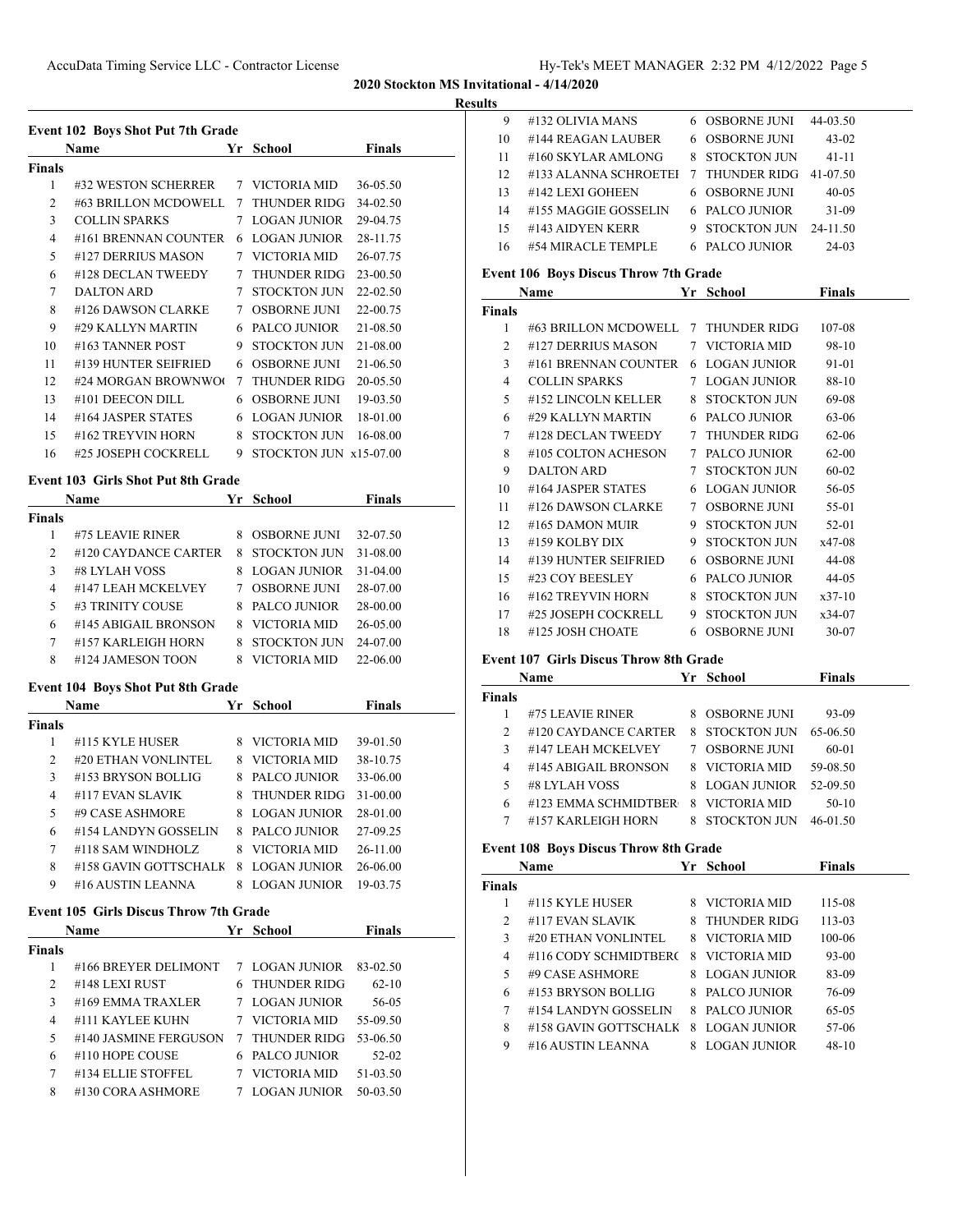#### **Results**

| Event 109 Girls High Jump 7th Grade |                       |    |                     |               |  |
|-------------------------------------|-----------------------|----|---------------------|---------------|--|
|                                     | Name                  | Yr | School              | <b>Finals</b> |  |
| <b>Finals</b>                       |                       |    |                     |               |  |
| 1                                   | #70 XIMENA ORTIZ      | 6  | LOGAN JUNIOR        | 4-00.00       |  |
| $\mathcal{L}$                       | #55 JAYLA TRAXLER     | 6  | LOGAN JUNIOR        | $3 - 10.00$   |  |
| $\mathbf{3}$                        | #43 JAYANA CREIGHTON  | 8  | STOCKTON JUN        | $3 - 06.00$   |  |
|                                     | #51 MIA ODLE          | 8  | STOCKTON II IN      | <b>NH</b>     |  |
|                                     | #79 KINSLEY SCHULTZE  | 6  | <b>OSBORNE IUNI</b> | NH            |  |
| ---                                 | #85 CHRISTINE JURGENS | 7  | STOCKTON JUN        | NH            |  |
|                                     | #39 BREANNA BROWN     | 6. | <b>THUNDER RIDG</b> | <b>NH</b>     |  |
| ---                                 | #68 JOCELYN LEANNA    | 6. | LOGAN JUNIOR        | NH            |  |
|                                     | #144 REAGAN LAUBER    |    | <b>OSBORNE IUNI</b> | NH            |  |

# **Event 110 Boys High Jump 7th Grade**

|                | Name                 |                 | Yr School           | <b>Finals</b> |  |
|----------------|----------------------|-----------------|---------------------|---------------|--|
| Finals         |                      |                 |                     |               |  |
|                | #152 LINCOLN KELLER  | 8               | STOCKTON JUN        | $4 - 06.00$   |  |
| $\mathfrak{D}$ | #97 MASON MAUCH      |                 | VICTORIA MID        | $4 - 02.00$   |  |
| 3              | #82 TADEN GOTTSCHALK |                 | 7 LOGAN JUNIOR      | $4 - 00.00$   |  |
| 4              | #105 COLTON ACHESON  | 7               | PALCO JUNIOR        | $3 - 10.00$   |  |
| 5              | #24 MORGAN BROWNWO   | $7\phantom{.0}$ | <b>THUNDER RIDG</b> | $3 - 08.00$   |  |
| 6              | #129 PRESTON WAGONER | 6               | OSBORNE JUNI        | $3 - 06.00$   |  |
|                | #108 JONATHAN GRAHAM | 9               | STOCKTON JUN        | NΗ            |  |

# **Event 111 Girls High Jump 8th Grade**

|        | <b>Name</b>          |   | Yr School           | <b>Finals</b> |  |
|--------|----------------------|---|---------------------|---------------|--|
| Finals |                      |   |                     |               |  |
|        | #76 ASHLYN SCHULTZE  | 8 | <b>OSBORNE JUNI</b> | 4-06.00       |  |
| 2      | #91 EMMA DINKEL      |   | VICTORIA MID        | J4-06.00      |  |
| 3      | #95 CAROLINA NORTHUP |   | <b>STOCKTON JUN</b> | $4 - 04.00$   |  |
| 4      | #146 KEARA DODDS     |   | THUNDER RIDG        | $4 - 02.00$   |  |
| 5      | #104 MYAH YOUNGER    |   | VICTORIA MID        | $J4-02.00$    |  |
| 6      | #7 SAJ SNYDER        |   | STOCKTON JUN        | 4-00.00       |  |

# **Event 112 Boys High Jump 8th Grade**

|        | Name                 |   | Yr School           | <b>Finals</b> |  |
|--------|----------------------|---|---------------------|---------------|--|
| Finals |                      |   |                     |               |  |
| 1      | #137 WILL SCHMEIDLER | 8 | VICTORIA MID        | $5 - 00.00$   |  |
| 2      | #12 STANLEY DEWITT   | 8 | LOGAN JUNIOR        | $4 - 10.00$   |  |
| 3      | #73 CHANCE ROENE     | 8 | <b>STOCKTON JUN</b> | 4-08.00       |  |
| 4      | #96 KAIDEN SCHULTZE  | 8 | <b>OSBORNE JUNI</b> | $4 - 06.00$   |  |
| 5      | #11 ROBERT DAILEY    | 8 | LOGAN JUNIOR        | $4 - 04.00$   |  |
| 6      | #58 ZACH HERDT       | 8 | VICTORIA MID        | $4 - 02.00$   |  |
| 7      | #59 WESLEY SANDER    | 8 | VICTORIA MID        | J4-02.00      |  |
| 8      | #10 CAMERON BALTHAZC | 8 | STOCKTON JUN        | $4 - 00.00$   |  |

# **Event 113 Girls Long Jump 7th Grade**

|        | Name                  | Yr              | School                | <b>Finals</b> |  |
|--------|-----------------------|-----------------|-----------------------|---------------|--|
| Finals |                       |                 |                       |               |  |
|        | #46 KLAIRE EILERT     |                 | 6 OSBORNE JUNI        | 14-11.25      |  |
| 2      | #38 GRACI BLISS       |                 | LOGAN JUNIOR          | $13 - 11.50$  |  |
| 3      | #135 REESE TAYLOR     |                 | STOCKTON JUN          | $13 - 02.50$  |  |
| 4      | #131 CAMILLE LOWRY    | 7               | STOCKTON JUN          | 11-08.75      |  |
| 5      | #41 PEYTON CLARK      |                 | 6 OSBORNE JUNI        | 11-08.25      |  |
| 6      | #70 XIMENA ORTIZ      |                 | <b>6 LOGAN JUNIOR</b> | $11 - 01.00$  |  |
| 7      | #86 LEANKA VANDERLINI | $7\phantom{.0}$ | THUNDER RIDG          | 10-11.50      |  |
| 8      | #121 KAYDENCE DODDS   |                 | <b>THUNDER RIDG</b>   | 10-08.50      |  |

| 9  | #136 ASHTYN WASHBURN    | 7 VICTORIA MID        | 10-07.00    |  |
|----|-------------------------|-----------------------|-------------|--|
| 10 | #110 HOPE COUSE         | 6 PALCO JUNIOR        | 10-04.25    |  |
| 11 | #54 MIRACLE TEMPLE      | 6 PALCO JUNIOR        | $9 - 05.00$ |  |
| 12 | #156 SIERRA JACKSON     | 8 STOCKTON JUN        | $9-01.00$   |  |
| 13 | #155 MAGGIE GOSSELIN    | 6 PALCO JUNIOR        | $9 - 00.00$ |  |
| 14 | #144 REAGAN LAUBER      | <b>6 OSBORNE JUNI</b> | 8-08.00     |  |
| 15 | #49 LILLIAN KARLIN      | 6 LOGAN JUNIOR        | 8-06.00     |  |
| 16 | #133 ALANNA SCHROETEI 7 | <b>THUNDER RIDG</b>   | $6-01.00$   |  |
|    |                         |                       |             |  |

# **Event 114 Boys Long Jump 7th Grade**

|               | Name                | Yr | <b>School</b>       | Finals       |
|---------------|---------------------|----|---------------------|--------------|
| <b>Finals</b> |                     |    |                     |              |
| 1             | #32 WESTON SCHERRER |    | 7 VICTORIA MID      | 17-09.00     |
| 2             | <b>TYRAY SNYDER</b> | 7  | <b>LOGAN JUNIOR</b> | 15-07.50     |
| 3             | #30 CARSON MCKELVEY | 6  | OSBORNE JUNI        | 15-06.25     |
| 4             | #34 ISAAC THAYER    | 7  | STOCKTON JUN        | 15-06.00     |
| 5             | #66 BRAYTON WOODS   | 7  | <b>LOGAN JUNIOR</b> | 14-01.50     |
| 6             | #80 PORTER CHOATE   | 7  | <b>OSBORNE JUNI</b> | 14-00.00     |
| 7             | #106 CAMERON EARL   | 7  | STOCKTON JUN        | 13-03.50     |
| 8             | #61 TATE FOREMAN    | 6  | <b>THUNDER RIDG</b> | 12-10.75     |
| 9             | #97 MASON MAUCH     | 7  | VICTORIA MID        | 12-07.25     |
| 10            | #64 BUSTER STATES   | 7  | <b>LOGAN JUNIOR</b> | $12 - 03.50$ |
| 11            | #138 JACE KESLER    | 7  | STOCKTON JUN        | 11-01.25     |
| 12            | #105 COLTON ACHESON | 7  | PALCO JUNIOR        | 11-00.25     |
| 13            | #23 COY BEESLEY     | 6  | PALCO JUNIOR        | 10-11.25     |
| 14            | #29 KALLYN MARTIN   | 6  | PALCO JUNIOR        | 10-08.50     |
| 15            | #24 MORGAN BROWNWO  | 7  | <b>THUNDER RIDG</b> | 9-11.25      |
| 16            | #125 JOSH CHOATE    | 6  | OSBORNE JUNI        | 7-09.25      |
| ---           | #28 CADE HERDT      | 7  | VICTORIA MID        | <b>FOUL</b>  |

# **Event 115 Girls Long Jump 8th Grade**

|        | Name                  | Yr | School              | <b>Finals</b> |
|--------|-----------------------|----|---------------------|---------------|
| Finals |                       |    |                     |               |
| 1      | #104 MYAH YOUNGER     | 8. | VICTORIA MID        | 14-04.50      |
| 2      | #91 EMMA DINKEL       | 8. | VICTORIA MID        | $14 - 02.00$  |
| 3      | #119 BALEIGH BALTHAZO | 8  | <b>STOCKTON JUN</b> | 13-03.00      |
| 4      | #57 CLAIRE MICK       |    | <b>OSBORNE JUNI</b> | $13-01.50$    |
| 5      | #146 KEARA DODDS      | 8  | <b>THUNDER RIDG</b> | $12 - 11.00$  |
| 6      | #3 TRINITY COUSE      | 8  | PALCO JUNIOR        | 12-06.25      |
| 7      | #5 MOLLIE GRIFFIN     |    | 8 LOGAN JUNIOR      | $12 - 05.50$  |
| 8      | #89 HAILEY ANDERSON   |    | 8 VICTORIA MID      | $12-04.50$    |
| 9      | #8 LYLAH VOSS         | 8  | LOGAN JUNIOR        | 11-09.25      |
| 10     | #1 MARY CARLIN        | 8  | <b>OSBORNE JUNI</b> | $9-07.00$     |
| 11     | #4 TAYLOR ELLENZ      | 8  | <b>OSBORNE JUNI</b> | 7-09.50       |

#### **Event 116 Boys Long Jump 8th Grade**

|               | Name                  | Yr | School         | <b>Finals</b> |  |
|---------------|-----------------------|----|----------------|---------------|--|
| <b>Finals</b> |                       |    |                |               |  |
|               | #19 WYATT SCHMIDTBERG |    | 8 VICTORIA MID | 16-03.50      |  |
| 2             | #12 STANLEY DEWITT    |    | 8 LOGAN JUNIOR | $16 - 00.00$  |  |
| 3             | #73 CHANCE ROENE      | 8  | STOCKTON JUN   | $14 - 03.00$  |  |
| 4             | #137 WILL SCHMEIDLER  | 8. | VICTORIA MID   | $14 - 02.00$  |  |
| 5             | #10 CAMERON BALTHAZC  | 8  | STOCKTON JUN   | 13-01.75      |  |
| 6             | #15 CARSON KNIPP      | 8. | PALCO JUNIOR   | $13-01.50$    |  |
| 7             | #59 WESLEY SANDER     | 8. | VICTORIA MID   | 12-09.50      |  |
| 8             | #11 ROBERT DAILEY     | 8. | LOGAN JUNIOR   | $12 - 07.00$  |  |
| 9             | #153 BRYSON BOLLIG    | 8  | PALCO JUNIOR   | 11-11.00      |  |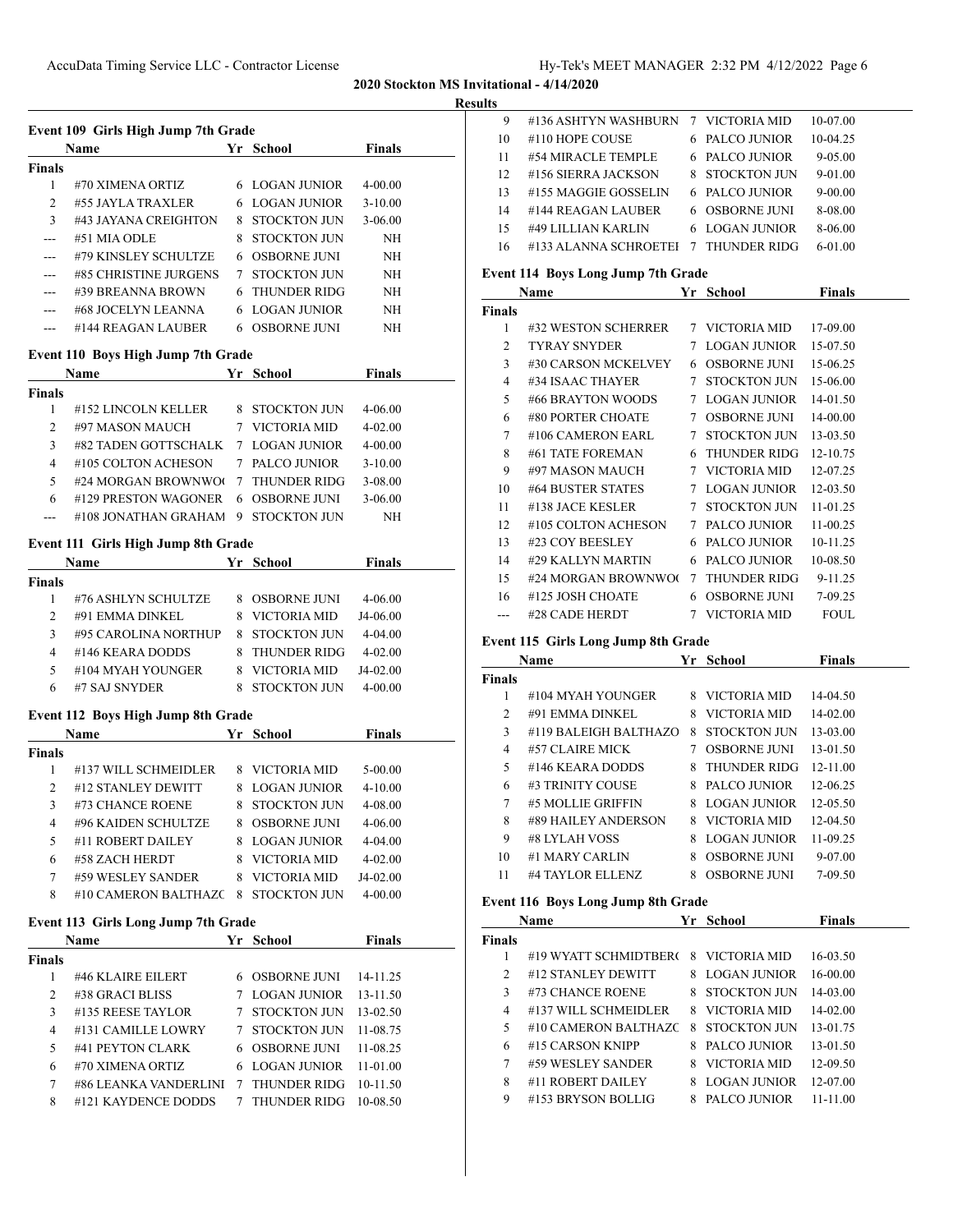|  | Hy-Tek's MEET MANAGER 2:32 PM 4/12/2022 Page 7 |  |  |
|--|------------------------------------------------|--|--|
|  |                                                |  |  |

# **Results**

|                               | Finals  (Event 116 Boys Long Jump 8th Grade)<br><u>Vernote School</u><br>Name                                                                                                                                                 |                                  | <b>Finals</b> |
|-------------------------------|-------------------------------------------------------------------------------------------------------------------------------------------------------------------------------------------------------------------------------|----------------------------------|---------------|
| 10                            | #154 LANDYN GOSSELIN                                                                                                                                                                                                          | 8 PALCO JUNIOR                   | 11-07.75      |
|                               |                                                                                                                                                                                                                               |                                  |               |
|                               | Event 121 Girls Triple Jump 7th Grade                                                                                                                                                                                         |                                  |               |
|                               | <b>Name</b>                                                                                                                                                                                                                   | Yr_School_____                   | <b>Finals</b> |
| Finals                        |                                                                                                                                                                                                                               |                                  |               |
| 1                             | #140 JASMINE FERGUSON                                                                                                                                                                                                         | 7 THUNDER RIDG 26-00.25          |               |
| $\overline{2}$                | #36 SHAE BAKER                                                                                                                                                                                                                | 6 THUNDER RIDG 25-02.50          |               |
| 3                             | #99 CAMRUN TAYLOR                                                                                                                                                                                                             | 6 OSBORNE JUNI                   | 22-11.50      |
| $\overline{4}$                | #136 ASHTYN WASHBURN                                                                                                                                                                                                          | 7 VICTORIA MID                   | 22-06.75      |
| 5                             | #69 HANNAH NELSON                                                                                                                                                                                                             | 8 THUNDER RIDG                   | 22-02.50      |
|                               | Event 122 Boys Triple Jump 7th Grade                                                                                                                                                                                          |                                  |               |
|                               | Name                                                                                                                                                                                                                          | Yr School                        | <b>Finals</b> |
| <b>Finals</b>                 |                                                                                                                                                                                                                               |                                  |               |
| 1                             | #87 SAM BAKER                                                                                                                                                                                                                 | 7 THUNDER RIDG 31-10.50          |               |
| $\overline{2}$                | #84 VINCE THAYER                                                                                                                                                                                                              | 9 STOCKTON JUN 27-05.00          |               |
| 3                             | #88 HADEN HAHN                                                                                                                                                                                                                | 8 STOCKTON JUN                   | 25-11.25      |
| 4                             | #81 TITUS FERGUSON                                                                                                                                                                                                            | 9 STOCKTON JUN 24-06.75          |               |
|                               | Event 123 Girls Triple Jump 8th Grade                                                                                                                                                                                         |                                  |               |
|                               | Name Yr School                                                                                                                                                                                                                |                                  | Finals        |
|                               |                                                                                                                                                                                                                               |                                  |               |
| <b>Finals</b><br>$\mathbf{1}$ | #102 TIANNA LUTTERS                                                                                                                                                                                                           | 8 OSBORNE JUNI                   | 26-06.00      |
| $\overline{2}$                | #5 MOLLIE GRIFFIN                                                                                                                                                                                                             | 8 LOGAN JUNIOR                   | 25-09.50      |
|                               |                                                                                                                                                                                                                               |                                  |               |
| 3                             | #74 BRINLY LICHTER                                                                                                                                                                                                            | 8 VICTORIA MID                   | 24-11.25      |
| 4                             | #123 EMMA SCHMIDTBER 8 VICTORIA MID                                                                                                                                                                                           |                                  | 23-11.00      |
|                               | Event 124 Boys Triple Jump 8th Grade                                                                                                                                                                                          |                                  |               |
|                               | Name and the same state of the state of the state of the state of the state of the state of the state of the state of the state of the state of the state of the state of the state of the state of the state of the state of | Yr School                        | <b>Finals</b> |
| Finals                        |                                                                                                                                                                                                                               |                                  |               |
| 1                             | #19 WYATT SCHMIDTBER( 8 VICTORIA MID                                                                                                                                                                                          |                                  | 33-08.50      |
| 2                             | #116 CODY SCHMIDTBER( 8 VICTORIA MID                                                                                                                                                                                          |                                  | 23-08.50      |
|                               | <b>Event 125 Girls Javelin Throw 7th Grade</b>                                                                                                                                                                                |                                  |               |
|                               |                                                                                                                                                                                                                               |                                  | <b>Finals</b> |
|                               | Name                                                                                                                                                                                                                          | Yr School                        |               |
| <b>Finals</b><br>1            | #111 KAYLEE KUHN                                                                                                                                                                                                              | 7 VICTORIA MID                   | 56-05         |
| 2                             | #134 ELLIE STOFFEL                                                                                                                                                                                                            | 7 VICTORIA MID                   | 48-09         |
|                               | #156 SIERRA JACKSON                                                                                                                                                                                                           | 8 STOCKTON JUN                   | 42-11         |
| 3                             |                                                                                                                                                                                                                               |                                  |               |
| 4                             | #121 KAYDENCE DODDS                                                                                                                                                                                                           | 7 THUNDER RIDG                   | 42-09         |
| 5                             | #160 SKYLAR AMLONG                                                                                                                                                                                                            | 8 STOCKTON JUN                   | 40-05         |
| 6                             | #148 LEXI RUST                                                                                                                                                                                                                | 6 THUNDER RIDG                   | 38-05         |
|                               | #142 LEXI GOHEEN                                                                                                                                                                                                              | 6 OSBORNE JUNI                   | 34-04         |
| 7                             | #50 ADDISON MOLZAHN                                                                                                                                                                                                           | 6 THUNDER RIDG                   | 33-02         |
| 8                             |                                                                                                                                                                                                                               | 6 OSBORNE JUNI                   | 31-10         |
| 9                             | #132 OLIVIA MANS                                                                                                                                                                                                              |                                  |               |
| 10                            | #48 KALEY JONES                                                                                                                                                                                                               | 9 STOCKTON JUN                   | 28-07         |
| 11                            | #44 PRESLEY DANNEFER                                                                                                                                                                                                          | <b>6 OSBORNE JUNI</b>            | $23-10$       |
|                               |                                                                                                                                                                                                                               |                                  |               |
|                               | Event 126 Boys Javelin Throw 7th Grade                                                                                                                                                                                        |                                  |               |
|                               | Name                                                                                                                                                                                                                          | Yr School                        | <b>Finals</b> |
|                               |                                                                                                                                                                                                                               |                                  |               |
| 1                             | #152 LINCOLN KELLER                                                                                                                                                                                                           | 8 STOCKTON JUN                   | 86-05         |
| $\overline{2}$                | #30 CARSON MCKELVEY                                                                                                                                                                                                           | 6 OSBORNE JUNI                   | 83-02         |
| Finals<br>3                   | #127 DERRIUS MASON                                                                                                                                                                                                            | 7 VICTORIA MID                   | 82-05         |
| 4                             | #107 CONNER ENGELKE<br>#128 DECLAN TWEEDY                                                                                                                                                                                     | 7 THUNDER RIDG<br>7 THUNDER RIDG | 78-06         |

| 6   | #65 KONNER WAGENBLAS 7 THUNDER RIDG |                          | 76-06    |
|-----|-------------------------------------|--------------------------|----------|
|     | #138 JACE KESLER                    | 7 STOCKTON JUN           | 60-06.50 |
| 8   | #165 DAMON MUIR                     | 9 STOCKTON JUN           | $60-03$  |
| 9   | #159 KOLBY DIX                      | 9 STOCKTON JUN x60-00.50 |          |
| -10 | #129 PRESTON WAGONER 6 OSBORNE JUNI |                          | $50-0.5$ |
| -11 | #163 TANNER POST                    | 9 STOCKTON JUN x36-00.50 |          |

#### **Event 127 Girls Javelin Throw 8th Grade**

|               | Name                 | Yr | School              | <b>Finals</b> |  |
|---------------|----------------------|----|---------------------|---------------|--|
| <b>Finals</b> |                      |    |                     |               |  |
| 1             | #75 LEAVIE RINER     | 8. | <b>OSBORNE JUNI</b> | 79-00         |  |
| 2             | #157 KARLEIGH HORN   | 8  | STOCKTON JUN        | 68-05         |  |
| 3             | #123 EMMA SCHMIDTBER | 8. | VICTORIA MID        | 65-00         |  |
| 4             | #145 ABIGAIL BRONSON | 8. | VICTORIA MID        | $62 - 04$     |  |
| 5             | #74 BRINLY LICHTER   | 8. | VICTORIA MID        | 59-08         |  |
| 6             | #147 LEAH MCKELVEY   | 7  | <b>OSBORNE JUNI</b> | 57-09         |  |
| 7             | #122 KHLOE REIMER    | 7  | <b>THUNDER RIDG</b> | 49-09         |  |
| 8             | #8 LYLAH VOSS        | 8  | LOGAN JUNIOR        | $48-10$       |  |
| 9             | #114 ANNIE KENDIG    | 8  | <b>OSBORNE JUNI</b> | 46-01         |  |
|               |                      |    |                     |               |  |

# **Event 128 Boys Javelin Throw 8th Grade**

—

 $\overline{\phantom{a}}$ 

|                | Name                  |   | Yr School           | <b>Finals</b> |  |
|----------------|-----------------------|---|---------------------|---------------|--|
| inals          |                       |   |                     |               |  |
|                | #115 KYLE HUSER       |   | 8 VICTORIA MID      | 117-07        |  |
| $\mathfrak{D}$ | #15 CARSON KNIPP      |   | 8 PALCO JUNIOR      | 104-08        |  |
| 3              | #116 CODY SCHMIDTBERC |   | 8 VICTORIA MID      | 91-04         |  |
| 4              | #158 GAVIN GOTTSCHALK |   | 8 LOGAN JUNIOR      | 79-05         |  |
| 5              | #21 HENRYK WATKINS    | 8 | <b>THUNDER RIDG</b> | $70-11$       |  |
| 6              | #9 CASE ASHMORE       |   | LOGAN JUNIOR        | $57-11$       |  |
|                | #118 SAM WINDHOLZ     |   | VICTORIA MID        | 51-07         |  |

| Women - 7th Grade - Team Rankings - 17 Events Scored |     |
|------------------------------------------------------|-----|
| 1) Osborne Junior High                               | 130 |
| 2) Logan Junior High                                 | 106 |
| 3) Thunder Ridge Middle School                       | 75  |
| 4) Stockton Junior High                              | 72  |
| Victoria Middle School                               | 61  |
| 6) Palco Junior High                                 |     |

| Women - 8th Grade - Team Rankings - 17 Events Scored |     |
|------------------------------------------------------|-----|
| Osborne Junior High                                  | 196 |
| 2) Victoria Middle School                            | 102 |
| 3) Stockton Junior High                              | 78  |
| 4) Thunder Ridge Middle School                       | 40  |
| 5) Logan Junior High                                 | 30  |
| 6) Palco Junior High                                 | 11  |
|                                                      |     |

| Men - 7th Grade - Team Rankings - 17 Events Scored |
|----------------------------------------------------|
| 123                                                |
| 110                                                |
| 80                                                 |
| 71                                                 |
| 62                                                 |
| 15                                                 |
|                                                    |